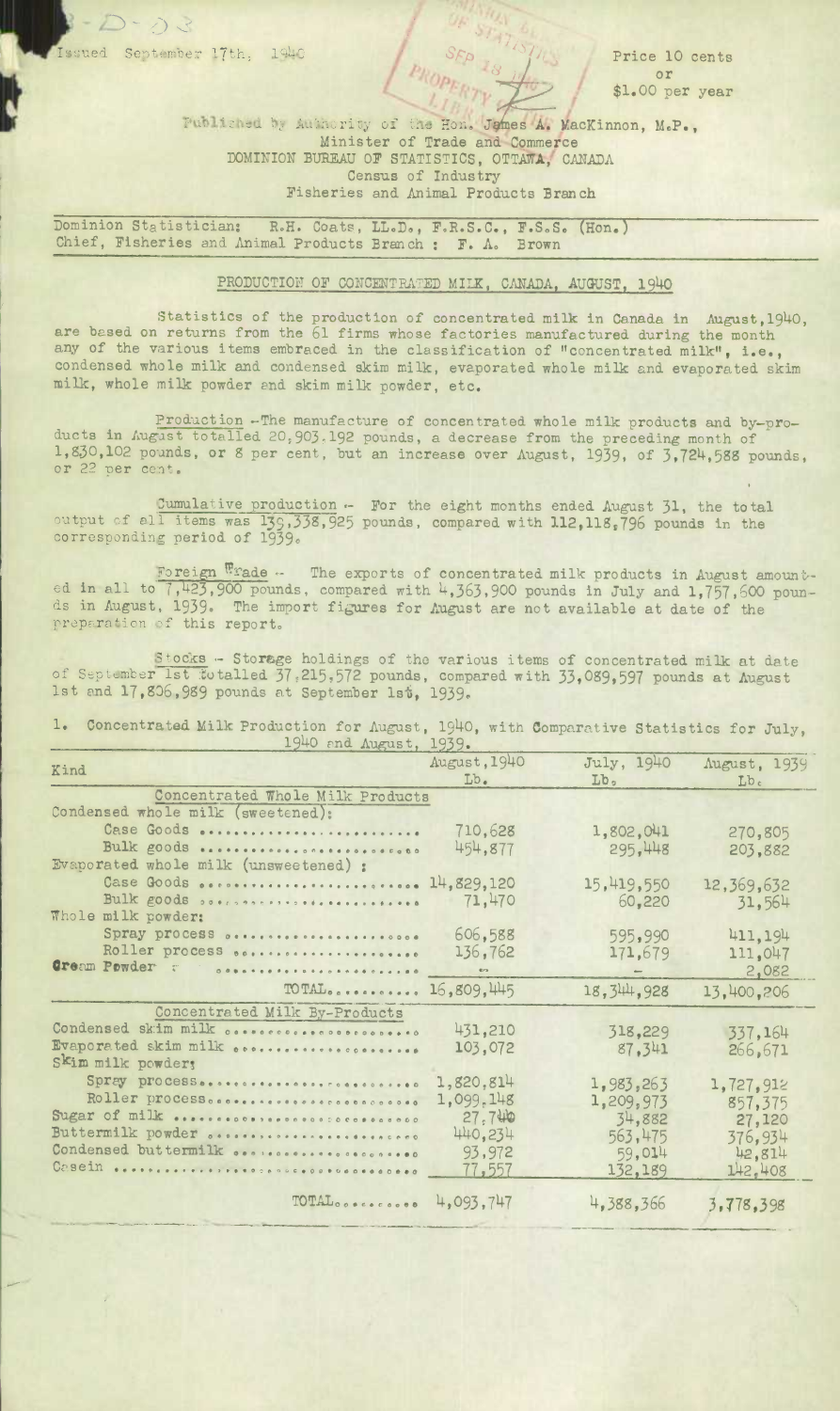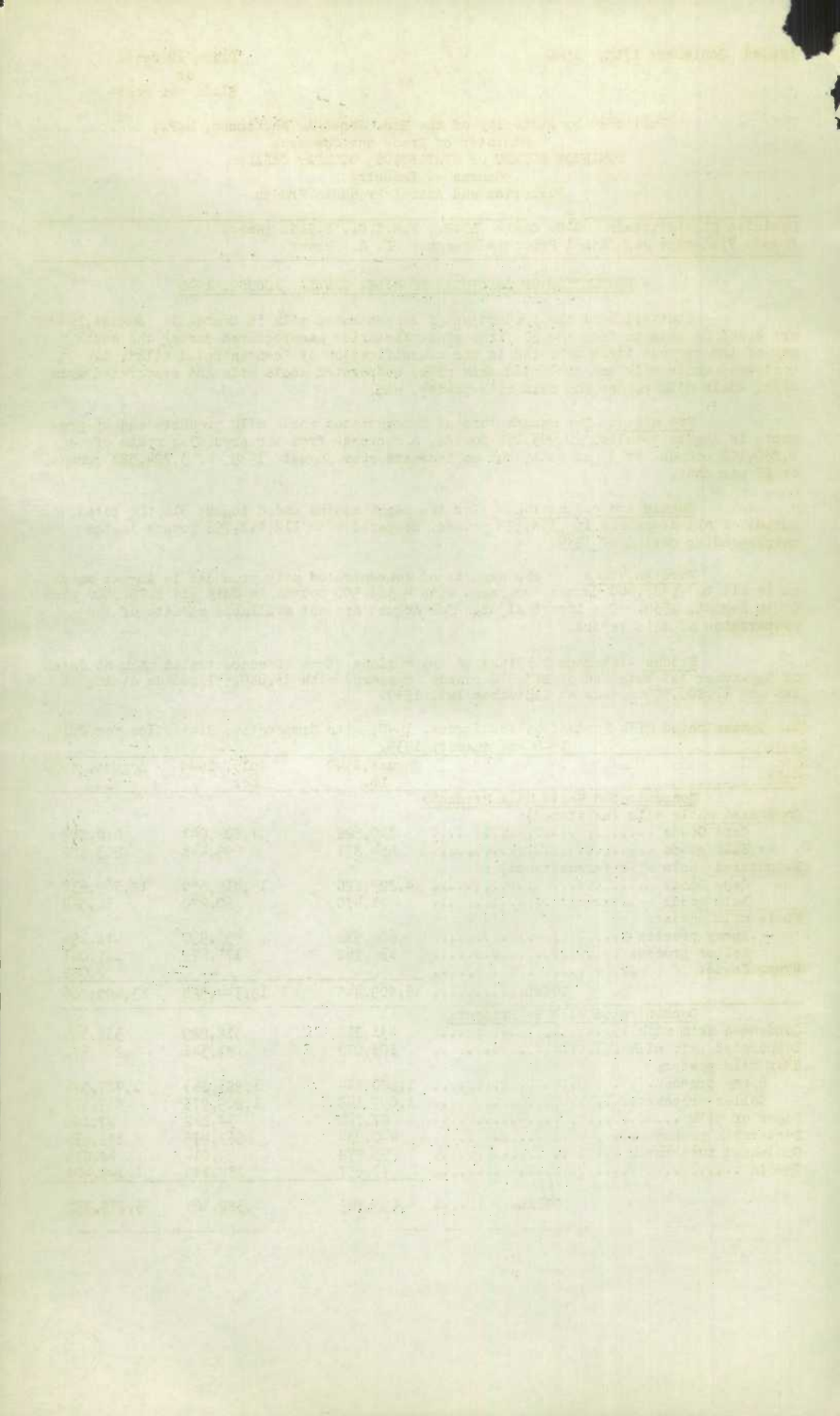Jumulative Prednation of Concentrated Wilk for the Eight Months Ended August 31st, 1940, with Comparative Statistics for the Eight Months Ended August 31st, 1939.

| Kind                                                                                                                     | Eight Months Ended August 31-     |                                   |  |
|--------------------------------------------------------------------------------------------------------------------------|-----------------------------------|-----------------------------------|--|
|                                                                                                                          | 1940                              | 1939                              |  |
|                                                                                                                          | Lb <sub>o</sub>                   | Lb.                               |  |
| Concentrated Whole Milk Products<br>Condensed whole milk (sweetened):                                                    |                                   |                                   |  |
| Case goods<br>Bulk goods                                                                                                 | 5,214,781<br>3,027,132            | 2,195,609                         |  |
| Evaporated whole milk (unsweetened):                                                                                     |                                   | 2,450,731                         |  |
| Case Goodson<br>Bulk Goods                                                                                               | 97, 324, 113<br>471,904           | 77,205,844<br>294.849             |  |
| Whole milk powder:                                                                                                       |                                   |                                   |  |
| Spray process essessessessesses<br>Roller process concessed or a books                                                   | 4,114,788<br>1,067,827            | 3,812,392<br>1,162,062            |  |
| Cream powder cooscoscoscoscoscoscoscoscos                                                                                | 7,120                             | 2,082                             |  |
| Total occossesses                                                                                                        | 111,227,665                       | 87,123,569                        |  |
| Concentrated Milk By-Products                                                                                            |                                   |                                   |  |
| Condensed skim milk occossoccessoccessocce<br>Evaporated skim milk ossessessessessesses<br>Skim milk powder:             | 2,796,840<br>575,620              | 1,823,864<br>747,600              |  |
| Spray process consecuentes observessed<br>Roller process occasions assesses<br>Sugar of milk occassoccesses cocosessoons | 12,227,698<br>7,247,750           | 10,782,005<br>6,234,363           |  |
| Buttermilk powder correctorsessessesses<br>Condensed Buttermilk occossessessessesses                                     | 187.813<br>3,110,040<br>1,016,696 | 188.014<br>2.855,683<br>1,027,385 |  |
| Casein concercacoreserante accessoriane de<br>Total <b><i>ecocoooccesseres</i></b>                                       | 948.803<br>28, 111, 260           | 1,336,313<br>24,995,227           |  |

3. Imports and Exports of Concentrated Milk Products, August, 1940, with Comparative<br>Statistics for July, 1940, and August, 1939, (a)

| Quantity<br>Imported       |                |                          | Quantity Exported |                 |                     |                       |
|----------------------------|----------------|--------------------------|-------------------|-----------------|---------------------|-----------------------|
| Kind                       | August<br>1940 | July<br>1940             | August<br>1939    | August<br>1940  | July<br>1940        | August<br>1939        |
|                            | $Lb -$         | Lb <sub>0</sub>          | Lb <sub>o</sub>   | Lb <sub>o</sub> | Lb.                 | $J_{\nu}b_{\epsilon}$ |
| Condensed Milk occessesses | (b)            | 240                      | 2,630             | 964.300         | 541,700             | 38,300                |
| Evaporated Milk            |                | $\mathbb{C}^{n\times n}$ | $rac{1}{2}$       | 6,128,400       | 3,561,900 1,026,700 |                       |
| Whole milk powder          | (b)            | 31                       | 154, 173          | 322,400         | 140,900             | 518,300               |
| Skim milk powder<br>Casein |                |                          |                   | 8,800           | 119,100             | 173,800               |
|                            | (b)            | 238,911                  | 44.044            | <b>WO</b>       | 300                 | <b>CHY</b>            |
| Total <b>person</b>        | [b]            | 239,182                  | 200.847           | 7.423.900       | 4,363,900 1,757,600 |                       |

4. Stocks (c) of Concentrated Milk in Cold Storages, Warehouses, and Dairy Factories<br>September 1st, 1940, with Comparative Statistics for August 1,1940 and September 1,1959,<br>September 1,1940 August 1,1940, September

|                                                                                                                                                             | Lb.                                                                | $\frac{1}{2}$ and $\frac{1}{2}$ and $\frac{1}{2}$ and $\frac{1}{2}$ and $\frac{1}{2}$ and $\frac{1}{2}$<br>Lb. | 1.1953                                                                  |
|-------------------------------------------------------------------------------------------------------------------------------------------------------------|--------------------------------------------------------------------|----------------------------------------------------------------------------------------------------------------|-------------------------------------------------------------------------|
| Concentrated Whole Milk Products<br>Condensed whole milk ossossessessesses<br>Evaporated whole milk<br>Whole milk powder ;                                  | 1,280,613<br>28,996,337                                            | 1,555,561<br>25,083,086                                                                                        | 653,849<br>8,332,737                                                    |
| Spray process<br>Roller process<br>Cream powder second-occasion-accessed                                                                                    | 1,364,543<br>179,977                                               | 1,153,055<br>161,277<br>eva.                                                                                   | 1,434,402<br>159,573<br>4,060                                           |
| Total screenerseresses<br>Concentrated Milk By-Products<br>Condensed skim milk concerencescored                                                             | 31,821,470                                                         | 27,952,979                                                                                                     | 10,584,621                                                              |
| Evaporated skim milk ossessessessesese)<br>Skim milk powder:                                                                                                | 219,391                                                            | 219,042                                                                                                        | 228,430<br>4.139                                                        |
| Spray process encrease<br>Roller process in Pastrocesses<br>Roller process in barrels<br>Buttermilk powder ossessossessessesses<br>Casein<br>Total <i>a</i> | 2,916,380<br>519,107<br>890,277<br>427,939<br>421,008<br>5,394,102 | 2,675,666<br>425,169<br>959,602<br>364,699<br>492,440<br>5,136,618                                             | 3,036,4413<br>1,210,855<br>1,184,420<br>992.114<br>565,962<br>7,222,368 |

(a) External Trade Report - "Imports and Export<br>(b) Not yet available.<br>(c) Owned and held by and/or for manufacturers. External Trade Report - "Imports and Exports of Milk and Its Products and Eggs"